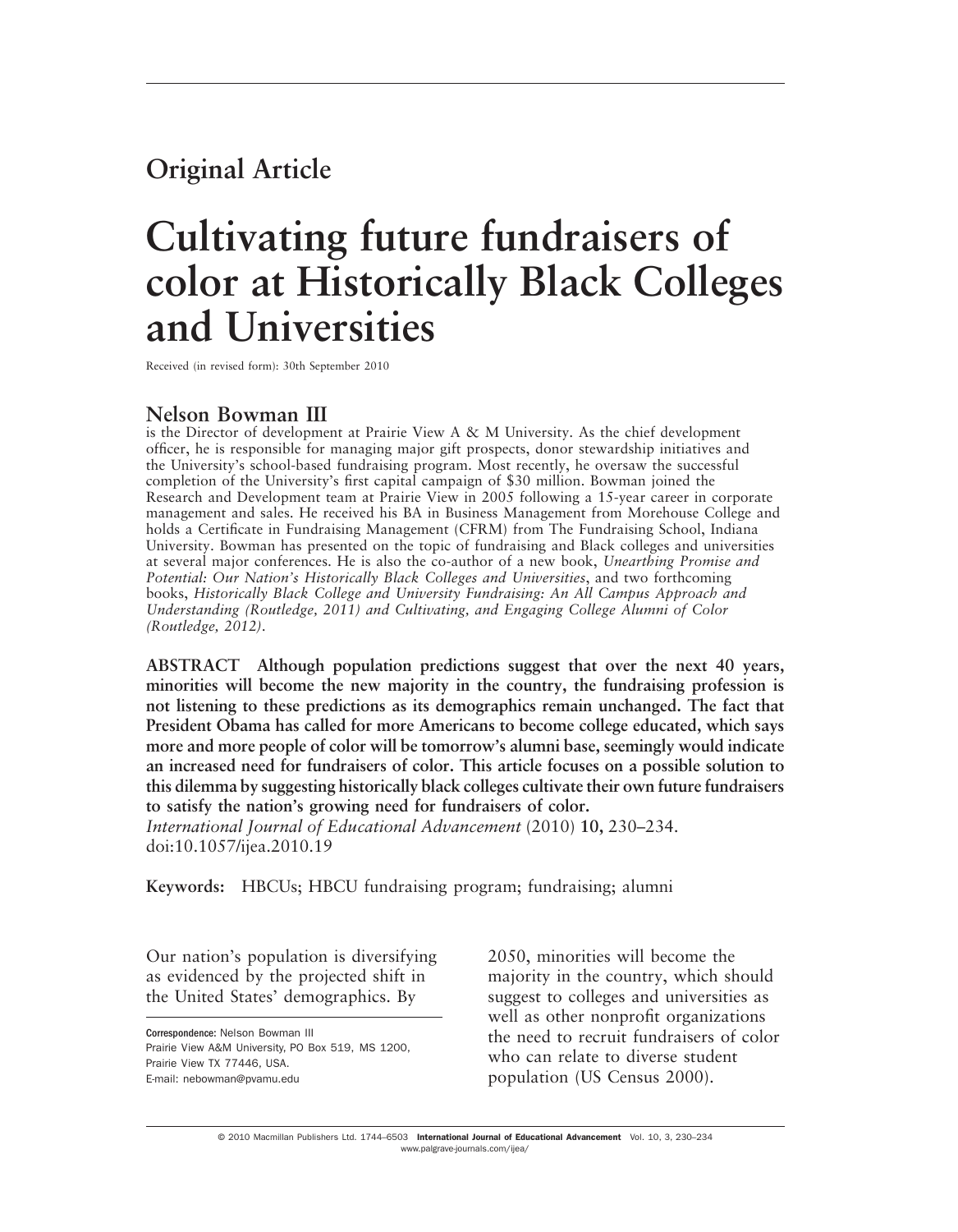Unfortunately, the fundraising profession and its demographic makeup are not reflective of this trend, as only approximately 11 percent of the nearly 30 000 registered fundraisers are minorities (Association of Fundraising Professions, www.afpnet .org). Although professional organizations such as the Council for Advancement and Support of Education and the Association of Fundraising Professionals promote diversity initiatives nationally and locally, these efforts alone are not enough to increase the level of participation of minorities in the field.

Currently, there is a demand for fundraisers of color. Minority serving colleges and universities are in need of fundraisers as are historically White institutions that are trying to reach out to their alumni of color and have little insight into the best approaches. In addition, there are many non-profit organizations that work with colleges and universities and other causes that are interested in diversifying their fundraising staffs. However, there are just not enough applicants to fill the vacancies.

This situation presents a huge opportunity for Historical Black Colleges and Universities (HBCUs) to get involved, assume a leadership role in the undertaking of this dilemma, and begin to reduce the fundraiser deficit that currently exists and continues to widen. Rather than relying on the established professional associations to amplify their diversity efforts and raise awareness about the fundraising occupation to young people, HBCUs could begin offering humanities and business-based programs in philanthropy and fundraising at the undergraduate level

and, in effect, develop their own crop of future development officers. Not only would HBCUs benefit from programs such as these, but nonprofits of all shapes and sizes would have a larger variety of potential fundraisers at their disposal from whom to choose.

#### **WHY THE DEARTH OF FUNDRAISERS?**

Therefore why are there so few people of color in the field of fundraising? First, most students of color do not see fundraising as a viable option due to their limited exposure to the field – one that is dominated by older White men. During a recent discussion about careers in fundraising with students in an American Humanics (AH) program, students revealed their understanding of non-profits and strong passion to become involved, but many questioned whether fundraising was a serious career choice. AH is a college level program geared at those interested in securing future leadership positions in the non-profit job sector. Young people often look for role models in their family and community to emulate. However, as most minority fundraisers are first generation and the majority of them have ascended into the profession as a second career, students know little about fundraising as a career. Second, many students see working at a non-profit organization as charity. They hear the term nonprofit and assume 'no profit' and a small salary  $-$  if any  $-$  not realizing that fundraisers make substantial incomes and have ample opportunities to move up quickly in the profession (personal communication, October 2009). Third, some students assume that fundraising is only about money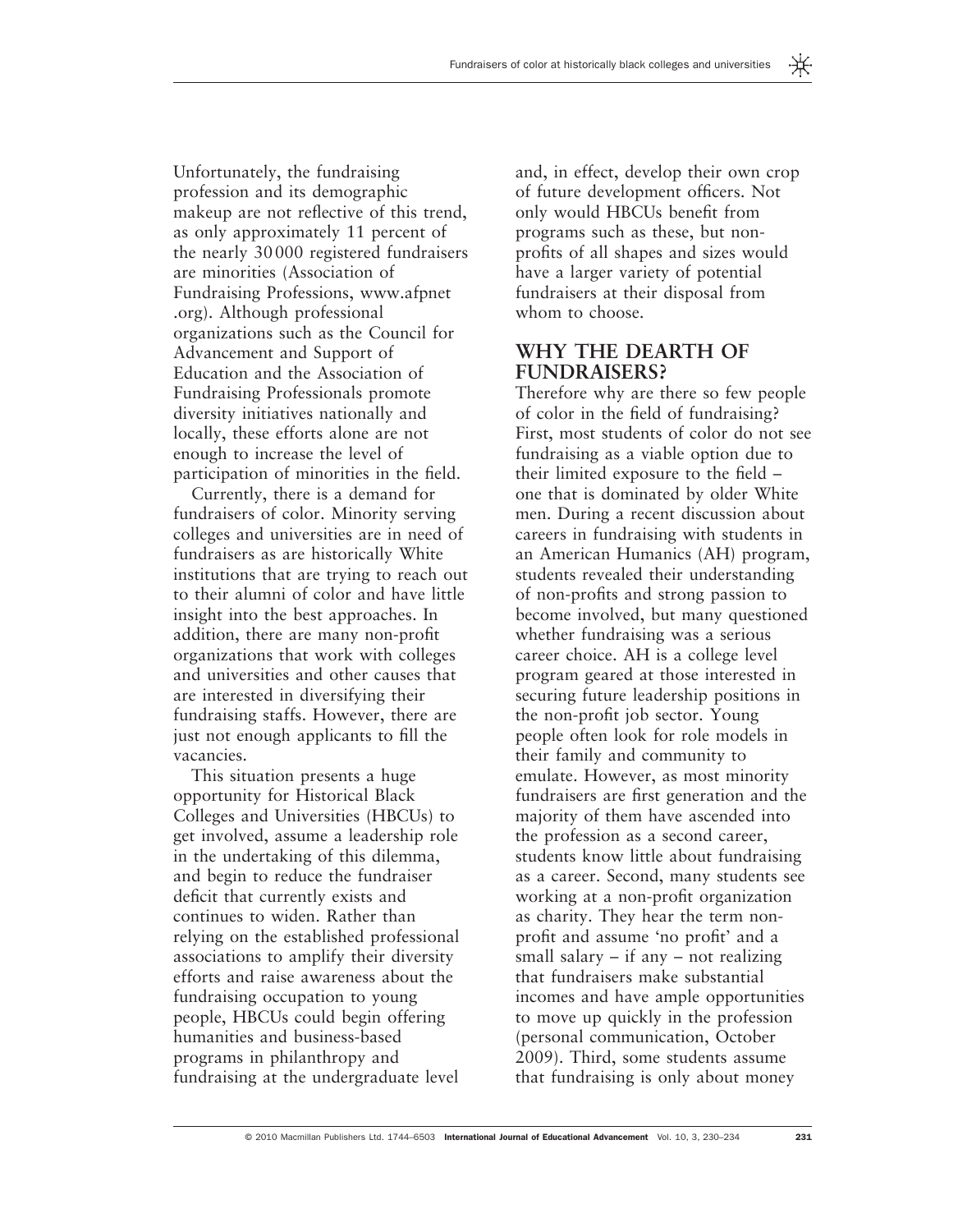and, out of fear of asking for donations, avoid the profession all together.

In reality, there are many aspects of the fundraising profession, including prospect research, alumni relations and stewardship that do not involve a solicitation. Moreover, most of a development professional's time is spent recruiting, training, and motivating volunteers, segmenting donor databases, writing grant proposals and managing phone campaigns. The best development professionals naturally inspire trust and are often referred to as friend raisers (Best Careers 2009; *US News and World Report*, December 2008) . Fundraisers are also highly skilled at matching donor interests to institutional needs such that when the time comes to ask for a gift, the donor has already indicated his or her commitment and it is just a matter of the amount that needs to be determined.

One other misconception offered up by the American Humanics students, which speaks to a more widely held misconception about the profession, involves ethics. The students wondered how ethical is it for nonprofits to hire fundraisers (salespeople) to solicit funds and whether their parents would consider fundraising for a nonprofit organization to be charity work.

If the students studying non-profit management have these misconceptions about non-profit organizations, one can only wonder how uninformed the general public is on the topic. These revelations suggest that the profession, professional organizations and institutions of higher learning must commit to creating a clearer message about the fundraising profession. Otherwise, how do we

cultivate future fundraisers, especially those of color?

#### **SOME CURRENT EXAMPLES**

There are several model programs for producing fundraisers. However, none of these programs have a focus on producing fundraisers of color or on philanthropy within diverse contexts. I will highlight two of these programs below:

#### **Indiana university-Purdue university**  Indianapolis's bachelor of arts **program**

Indiana University-Purdue University Indianapolis offers a PhD, Masters of Arts and Bachelors of Arts degree in philanthropic studies through its School of Liberal Arts. The School also houses the Center on Philanthropy that is recognized internationally as the leading academic center dedicated to increasing the understanding of philanthropy and improving its practice. For more than 20 years, the Center has professionalized fundraising through its academic programs, research and public service. The Bachelor of Arts degree with a major in philanthropic studies provides a theoretical framework and practical knowledge for students who want to turn their passions for civic engagement into professions.

### New York university's Master's

**degree in fundraising and grantmaking**  The Heyman Center for Philanthropy and Fundraising located at New York University offers a MS in fundraising and grant making. Students are allowed to select between the two disciplines based on their academic and professional interest and then choose an area of concentration through elective courses focusing on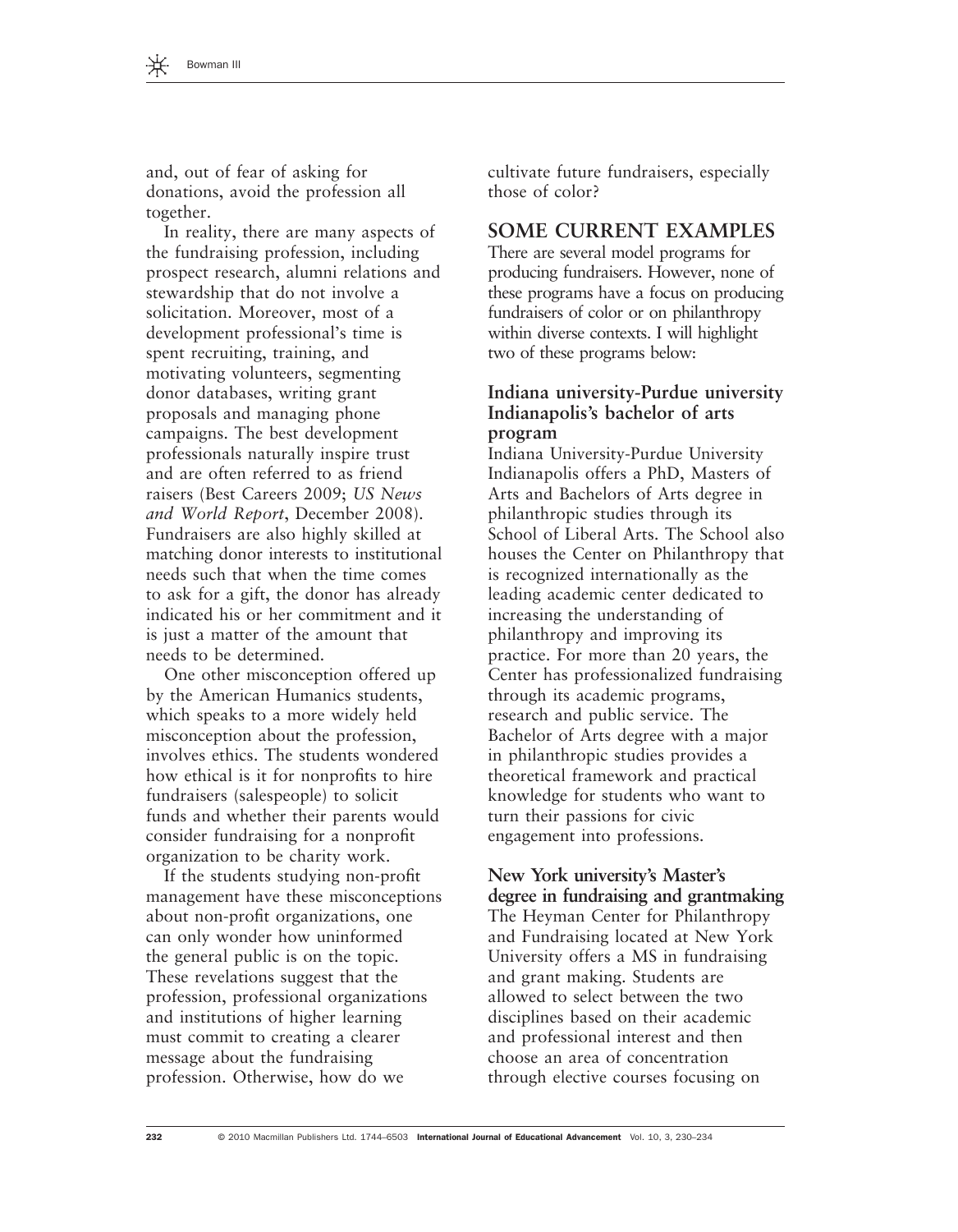the arts, health sciences, higher education or politics. Internships in the field provide a hands-on experience for students to apply the knowledge obtained in the classroom. The program culminates with a capstone project, which involves original research and the writing of a Master's thesis based on the student's findings.

Although both of the programs are highly respected, the fact that both are housed at majority institutions creates a few barriers for potential fundraisers of color. For instance, these schools are not the schools of choice for many student of color as evidenced by their low minority student enrollment numbers. And, historically, these institutions primarily catered and marketed themselves to a predominantly White audience.

#### **WHAT ABOUT A FUNDRAISING PROGRAM AT AN HBCU?**

In order to establish a fundraising program, at an HBCU, there must first be an interest generated in the area of philanthropy as a profession. Career services offices could begin the educational process by initiating conversations with their school's advancement officers regarding various career opportunities within the field. The next step could be to host a series of workshops for student organizations such as the Student Government Association, sororities and fraternities. Advancement officers from various non-profits could be invited to speak at these gatherings on fundraising careers options. From there, these and other charitable organizations could be invited to participate in career fairs alongside their for profit counterparts.

The benefits of an HBCU fundraising program include being able to train future development officers who are familiar with the HBCU environment and the need to be innovative due to the lack of resources. These professionals would be greatly sought after as their skill sets would prove extremely beneficial to HBCUs. Black institutions are disproportionately disadvantaged in the area of institutional advancement; typically suffering from a lack of key personnel, professional training and numerous technical resources (Gasman and Anderson, 2003).

Another advantage resulting from an HBCU fundraising program is producing fundraisers who can better relate to the alumni. Whereas the formalized fundraising practiced by HBCUs and more specifically the 47 public HBCUs is still relatively new – less than 20 years – many black alumni were never solicited during their time on campus nor have they been contacted since graduation. The idea of having someone approach them who looks like them and is very familiar with the HBCU experience, significantly increases the chances of, at the very least, reestablishing a relationship, and at the very best, securing a major or planned gift.

One additional advantage of an HBCU fundraiser program is the bond of loyalty that would be created between the current students and their HBCUs. Moreover, a culture of philanthropy that could be stimulated and nurtured throughout the campus could begin to exist as a result of a fundraising program. Often times on HBCU campuses, there is grumbling amongst members of the student body when there are not enough resources